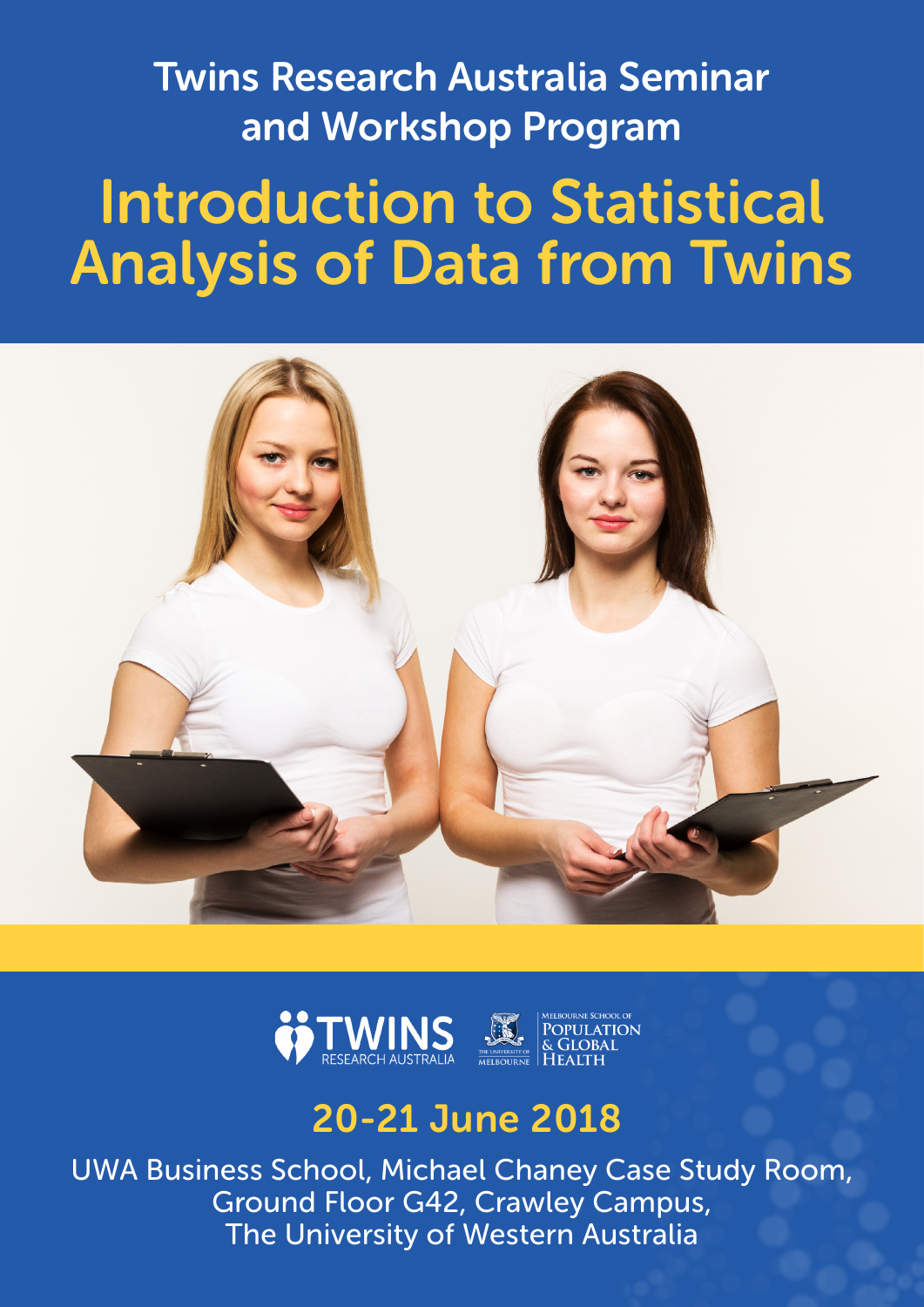## Timetable

### Day 1

| <b>Time</b>     | <b>Activity</b>                                                                                         |
|-----------------|---------------------------------------------------------------------------------------------------------|
| $8.45 - 9.00$   | Registration                                                                                            |
| $9.00 - 9.05$   | Welcome and brief introduction on the benefits of<br>involving twins in research<br><b>TBA</b>          |
| $9.05 - 9.45$   | Introduction to the twin methodology<br><b>Katrina Scurrah</b>                                          |
| $9.45 - 10.15$  | <b>Review of statistical inference</b><br>Katrina Scurrah                                               |
| $10.15 - 10.45$ | Twin data exploration using Stata<br><b>Gillian Dite</b>                                                |
| $10.45 - 11.00$ | <b>Catered morning tea</b>                                                                              |
| $11.00 - 11.30$ | Regression models for correlated data<br>Katrina Scurrah                                                |
| $11.30 - 12.30$ | Continuous outcomes (correlations, covariances and<br>variance components)<br><b>Gillian Dite</b>       |
| $12.30 - 13.30$ | <b>Catered lunch</b>                                                                                    |
| $13.30 - 14.30$ | <b>Practical session (supplied datasets)</b><br><b>Katrina Scurrah and Gillian Dite</b>                 |
| $14.30 - 15.30$ | <b>Binary outcomes</b><br>Katrina Scurrah                                                               |
| $15.30 - 16.30$ | <b>Consulting/Practical session 1 (own or supplied data)</b><br><b>Katrina Scurrah and Gillian Dite</b> |